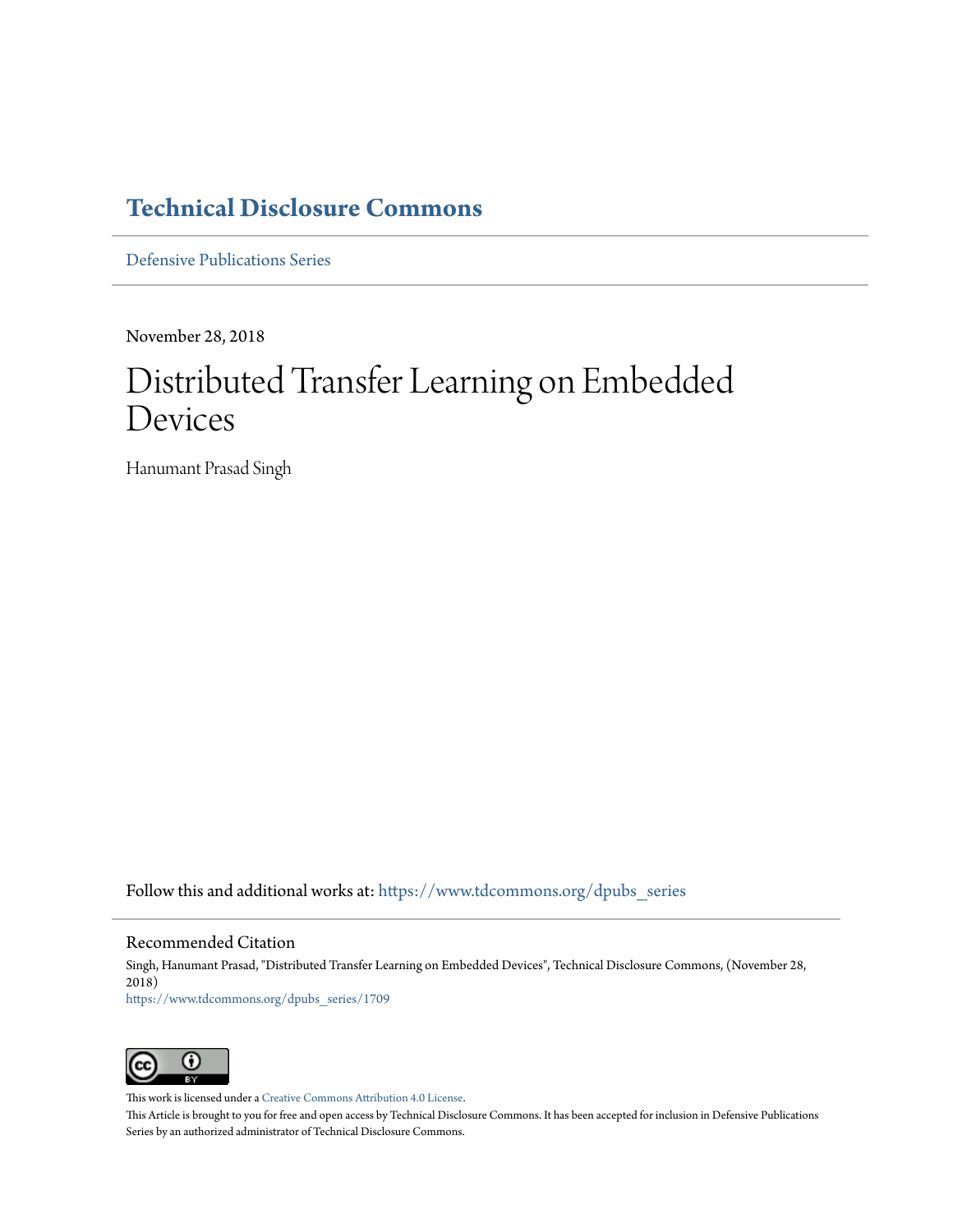#### **Distributed Transfer Learning on Embedded Devices**

#### **Abstract:**

An Internet-of-Things (IoT) platform that enables the retraining of machine learning models on embedded devices is described. The IoT platform utilizes transfer learning to retrain models in a cluster of IoT products connected to each-other in a local-area network (LAN), personal-area network (PAN), or wireless personal-area network (WPAN), to be reused for a similar purpose. Unlike current IoT platforms, the distributed transfer learning IoT platform does not need to utilize a centralized computing system, such as a cloudcomputing server or a network server to perform model training, but rather execute this training in the cluster of IoT products. To reach this goal, in addition to transfer learning, the described IoT platform supports application programming interfaces (APIs) that specify a small portion of the existing pretrained model to be retrained, specify a data pipeline in the cluster of IoT devices to be used to retrain the model, and tune the model.

# **Keywords:**

Internet-of-Things (IoT), transfer learning, distributed transfer learning, machine learning, application programming interface (API), embedded devices, pretrained model, neural network, convolution neural network (CNN)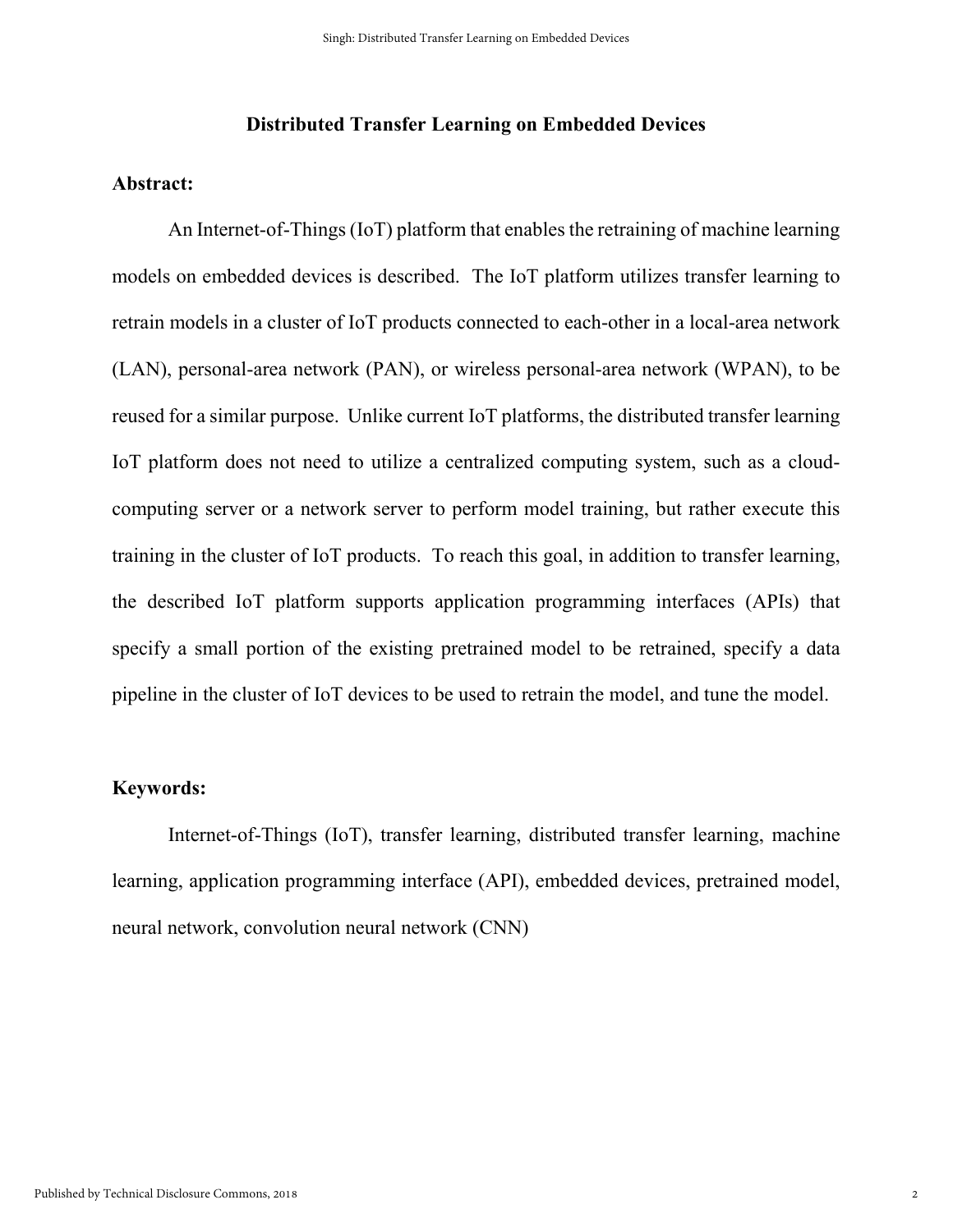# **Background:**

Transfer learning is used to enable pretrained machine learning models to be utilized to create models for a related data set by modifying a small portion of a pretrained model and performing retraining with the new data set on the modified portion to produce a new, derived model. Thus, transfer learning reduces the computationally intensive task of training an entire model by training a small portion of the model. This allows a pretrained machine-learning model, which classifies certain types of images to be reused for other purposes.

An IoT platform can employ different machine-learning architectures, including, neural networks and convolutional neural networks (CNN) to support machine learning. Fig. 1 demonstrates an example of a neural network for image recognition using machine learning.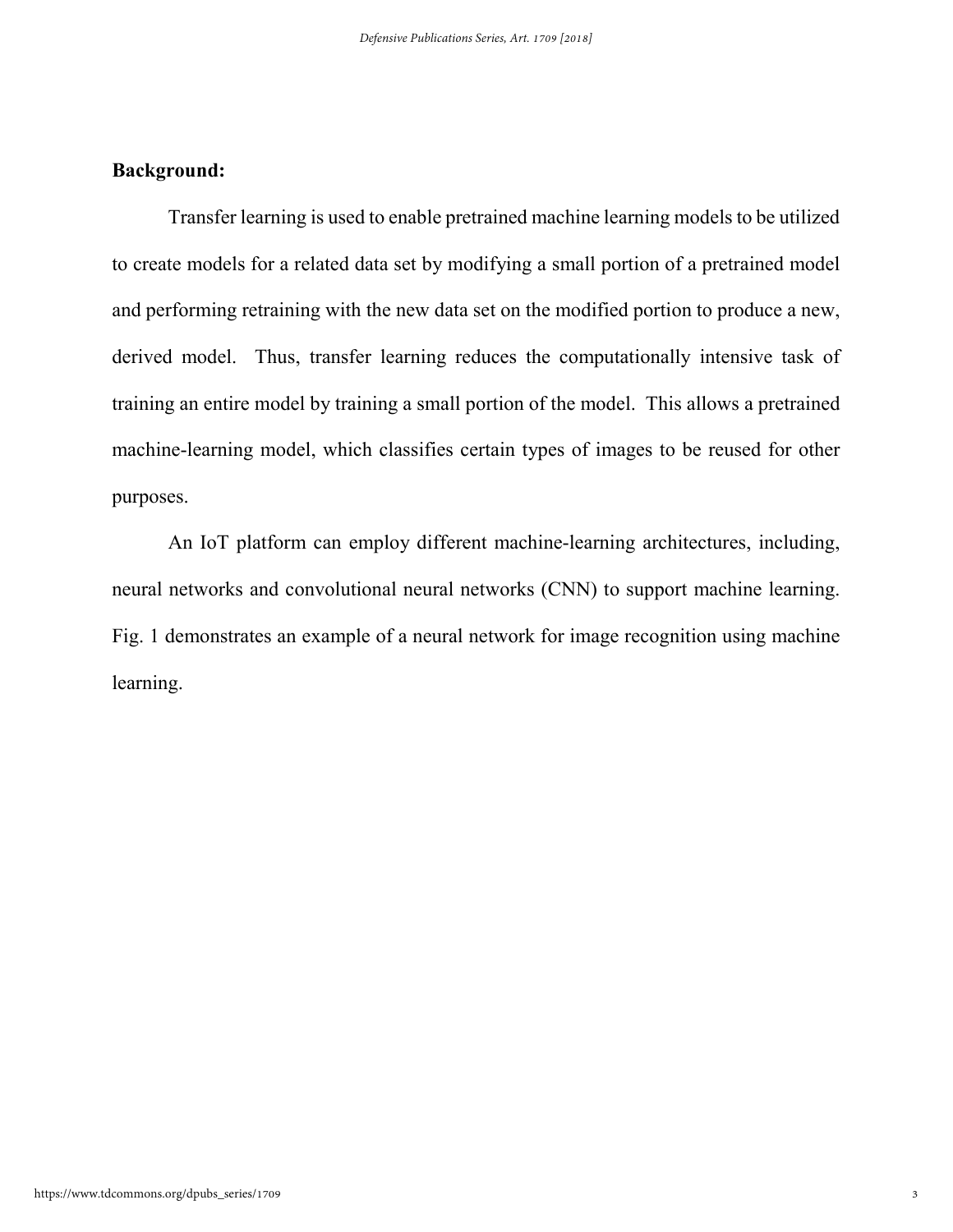

**Fig. 1** 

The neural network in Fig. 1, illustrates an input layer, several hidden layers, and an output layer. The input layer includes P number of inputs. There are R hidden layers with up to Q neurons in each layer. The quantity of neurons in each hidden layer can differ. The output layer includes S bins with different probabilities as the correct outcome. The bin with the closest probability to one (1) is interpreted as the correct output.

With advancements in communication technologies and with computing/sensing electronics embedded in a myriad of devices, the ability for devices to collect and exchange data with one another is escalating. Devices such as smart phones, voice-recognizing personal assistants, computers, automobiles, home entertainment systems/appliances, and the like, are able to communicate with one another either directly, in a machine-to-machine environment, or indirectly over a network. Such communications and exchange of data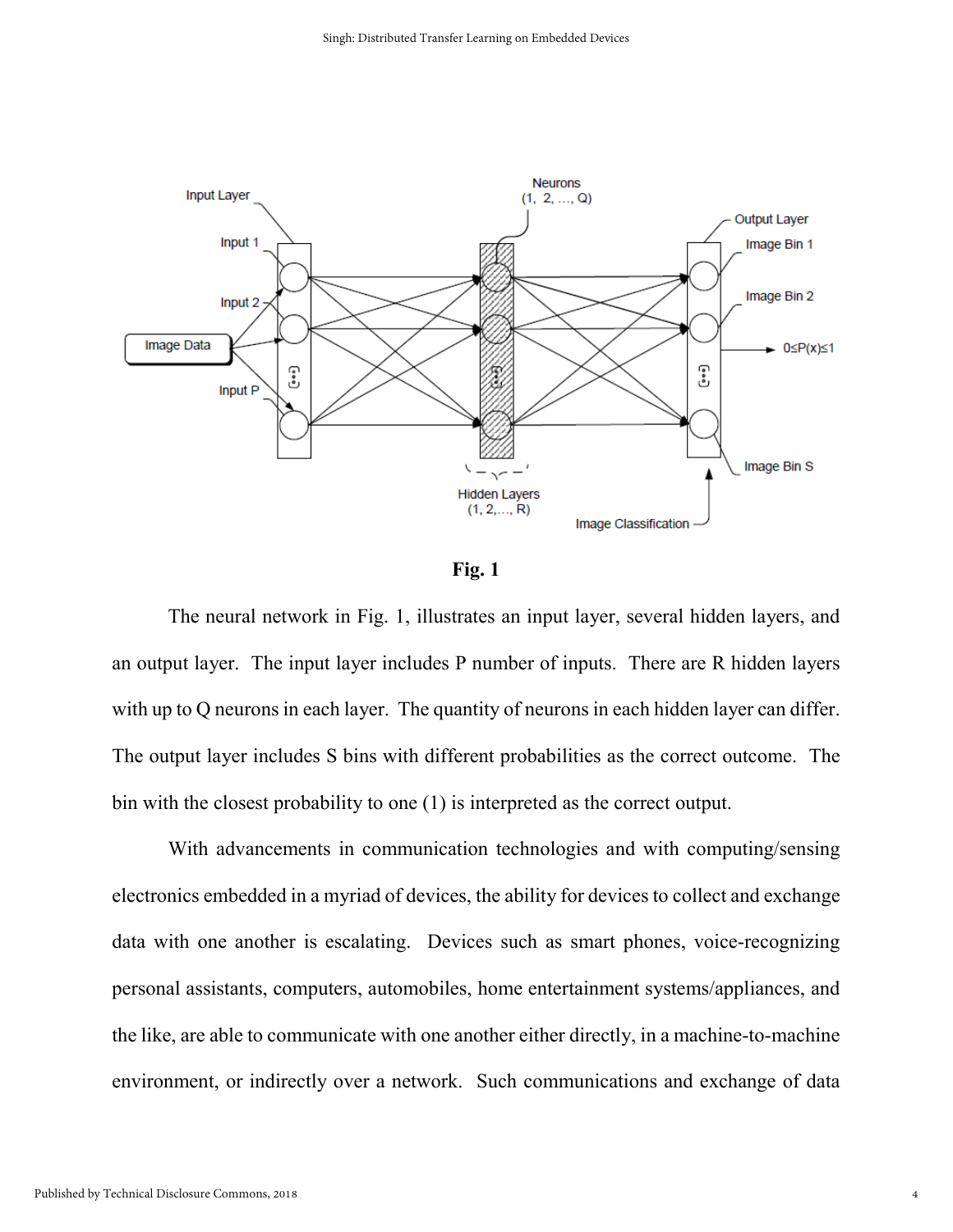across the myriad of devices is commonly referred to as the Internet-of-Things (IoT). The communications and exchange of data can have purposes that include, for example, collecting usage data for vendor analytics, remote initiation/shut-down of an operating system, automating a home environment, monitoring a person's health, and so forth.

A view of an example IoT environment is represented in Fig. 2 below:

Internet of Things (IoT)



**Fig. 2**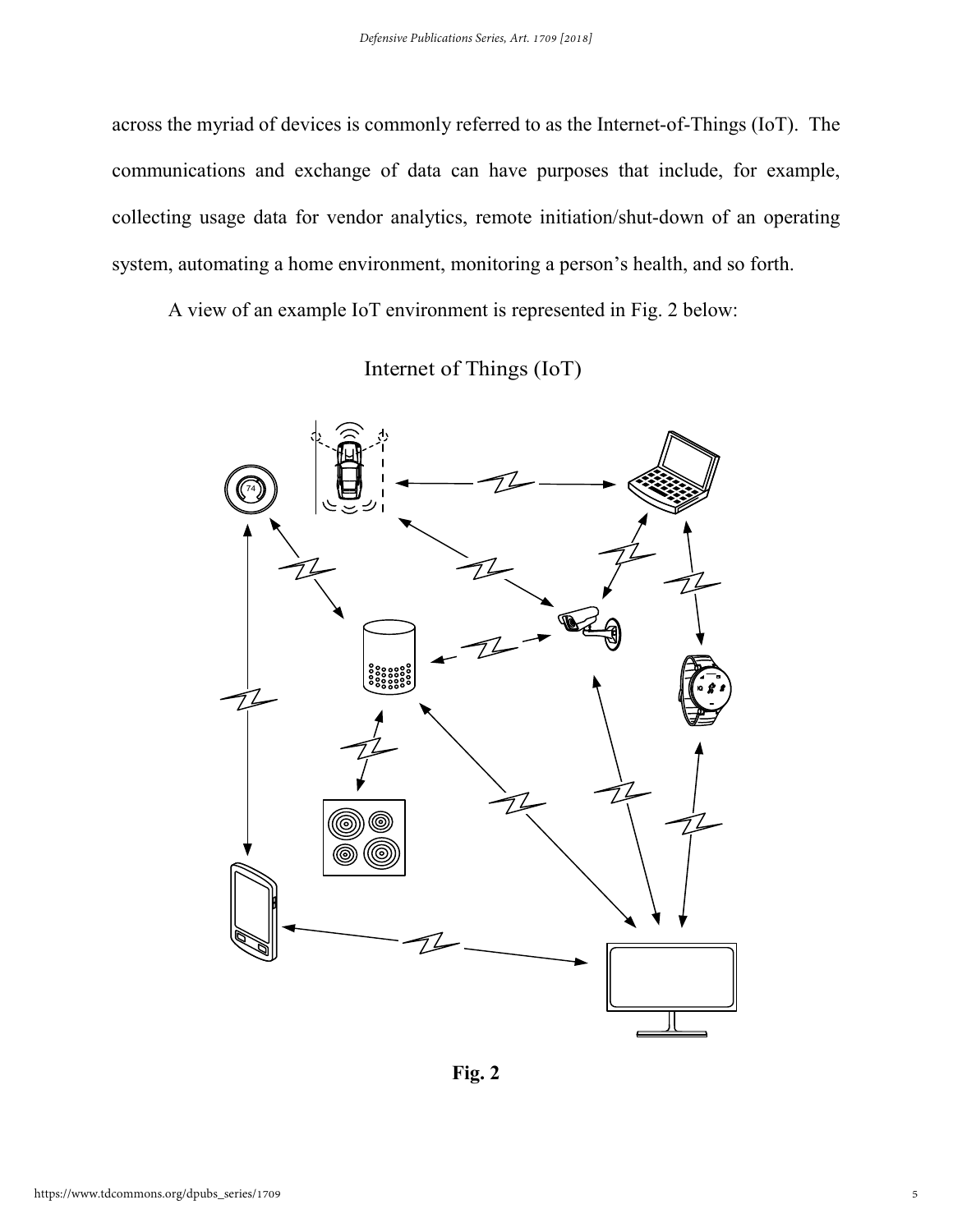In the IoT environment of Fig. 2, data may be collected by sensors of a device and shared with another device. Processing of data may be performed local to the device collecting the data or remote from the device collecting the data. Combinations of hardware (*e.g.*, sensors, microprocessors, memory), software (*e.g.,* algorithms, GUI's), and services (*e.g.*, communication networks) may be used to sense, collect, and exchange data. Large amounts of data are expected to be exchanged, as part of the IoT, across a horizon that is developing and changing frequently.

Detection mechanisms that may be built into IoT devices, such as light sensors, radar systems, proximity sensors, imaging sensors, cameras, or microphones, may measure conditions of an environment surrounding the IoT devices. Furthermore, and in some instances, computing algorithms may be applied to the conditions, as measured by the IoT devices, to assess aspects of the environment, examples of which include identifying a person who might be within the environment, quantifying movement of an object within the environment, or detecting a manufacturing anomaly within the environment.

Currently, Internet-of-Things (IoT) allows vendors and end users to deploy pretrained models in their products. A centralized computing system, such as a cloudcomputing server or a network server performs the model training. However, the use of such centralized computing system with the IoT devices has multiple drawbacks. As one example, extensive use of computing power of the centralized computing system may circumvent other, higher-priority operations or computations the computing system may be tasked to perform. As another example, the end user might have privacy concerns. And, as yet another example, there may be no available cloud-computing server to perform the

6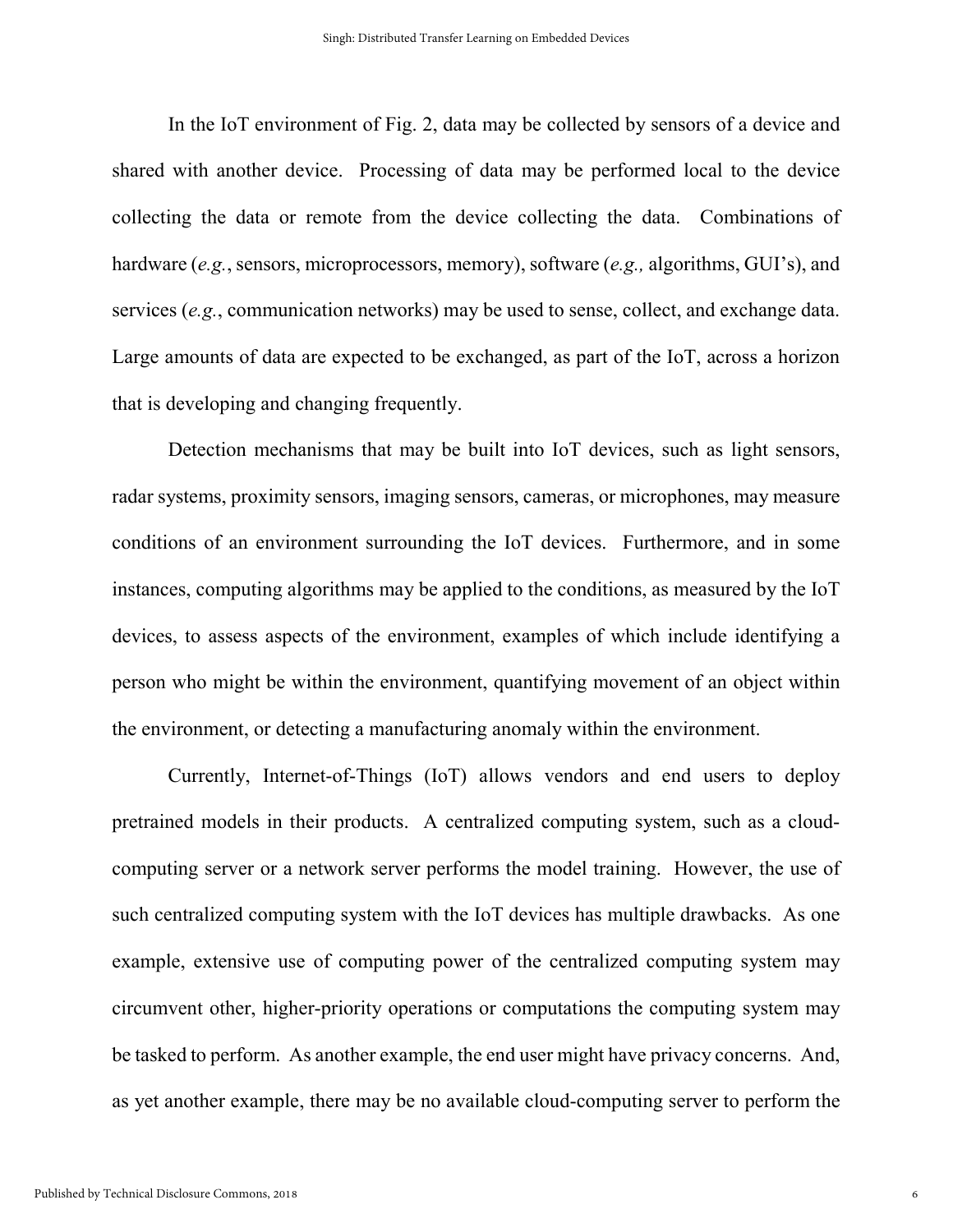model training; whether a biologist performing a field-study in a remote area of North America, or a farmer, or rancher monitoring the crop, or herd, in an emerging market. In summary, utilizing the computing power, albeit limited, of a system with IoT devices to perform model training can be beneficial.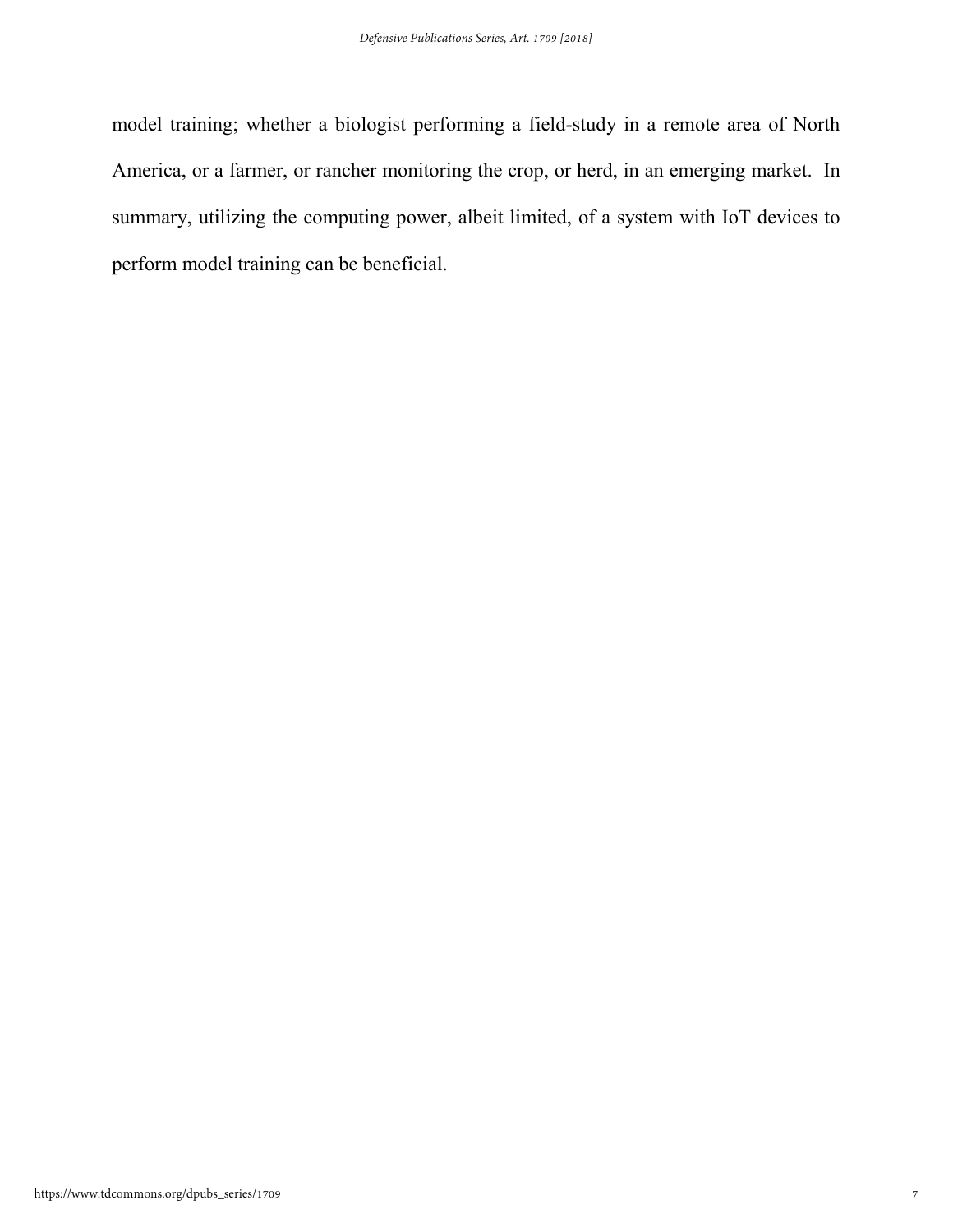# **Description:**

Current IoT platforms already support the exportation of application programming interfaces (APIs) that allow vendors and end users to use pretrained models on IoT products. However, the training of the model itself is not done on IoT products due to the insufficient computing power on a single IoT device. Given that transfer learning significantly reduces the task of training a model, it becomes feasible to retrain the model in a cluster of IoT products connected to each-other in a LAN, PAN, or WPAN, to be reused for a similar purpose.

To achieve model retraining on IoT embedded devices, the IoT platform is enhanced by exporting the following additional APIs:

- a) APIs that specify a small portion of the existing pretrained model to be retrained. These APIs, exported on embedded devices, enable the end user to utilize transfer learning and significantly reduce the portion of the model that needs retraining.
- b) APIs that specify a data pipeline in the cluster of IoT devices used to retrain the model. To increase the robustness of this retraining exercise, these APIs determine whether any single IoT embedded device fails and still use the rest of the IoT devices to retrain the model.
- c) APIs to tune the model. These APIs enable machine learning by considering alternate values for the training parameters to be performed on the embedded devices.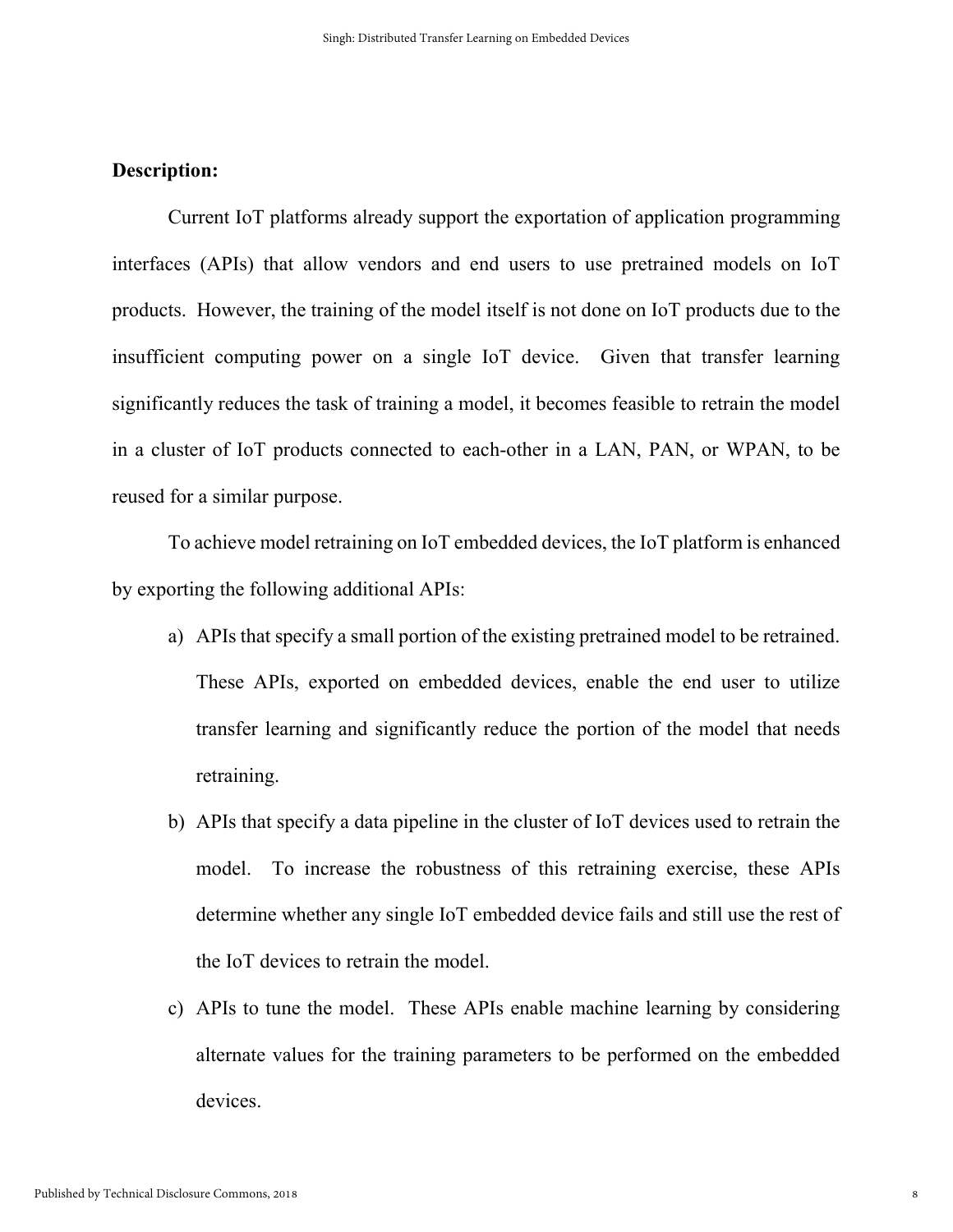These APIs in the enhanced IoT platform retrain the model in a cluster of devices. Fig. 3 illustrates how such an IoT platform could be used in the market.





In Fig. 3, consider the biologist, who for years has visited a specific remote area in North America to study and monitor the bobcat *(lynx rufus)* population. The only way to reach the area is by hiking or by helicopter. The biologist uses a pretrained model to identify bobcats. Now consider that during a scheduled trip, the biologist notices something unexpected; besides the normal sightings of bobcats, there have been sightings